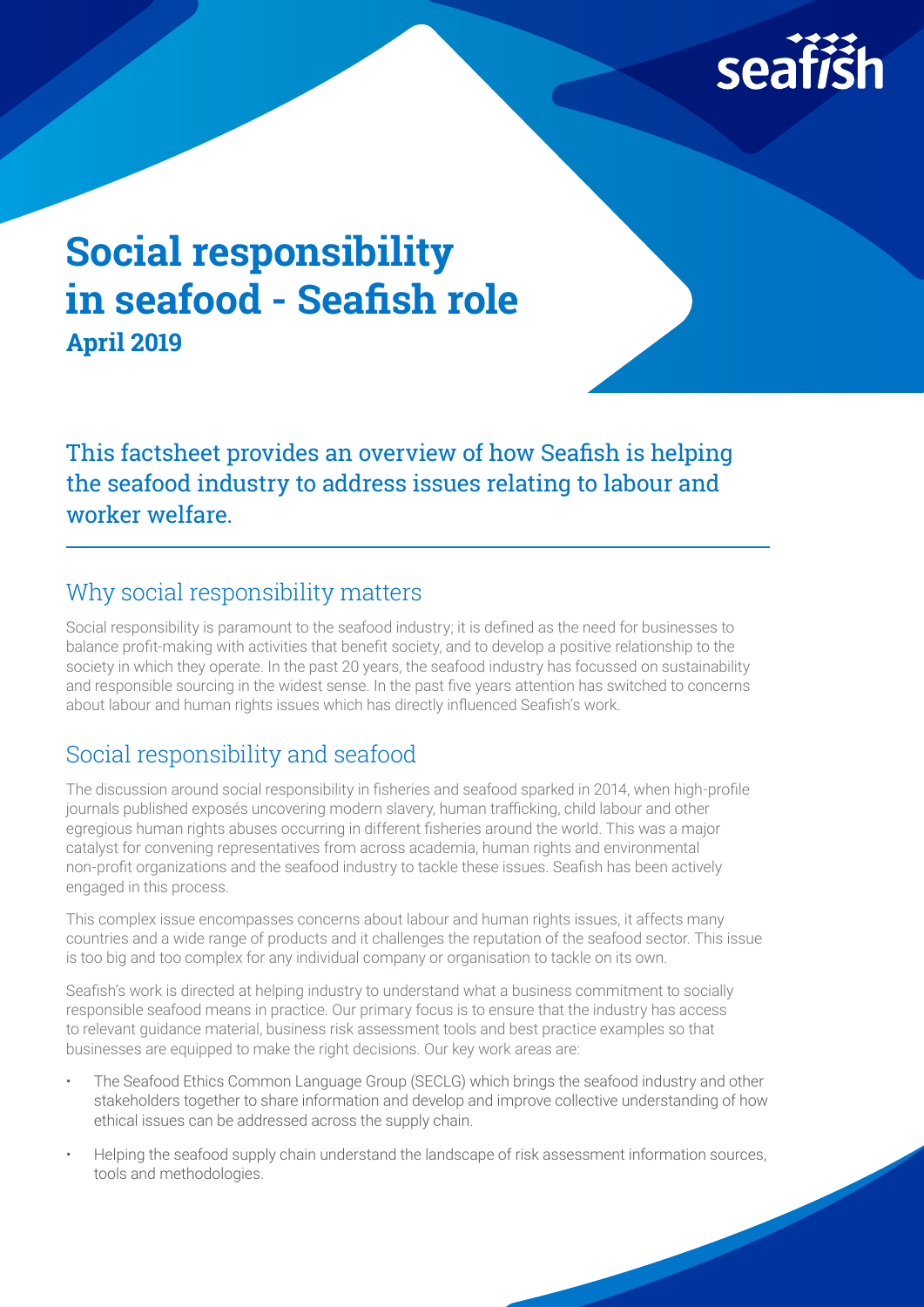- Producing country profiles that detail the social risks in regions supplying to the UK market. These profiles are aimed at informing purchasing decisions in seafood businesses. Fifteen profiles have been produced to date.
- Supporting seafood businesses to comply with UK Modern Slavery legislation.
- Developing and maintaining the Tools for Ethical Seafood Sourcing (TESS) to signpost stakeholders to resources that can help businesses manage and reduce the risks associated with labour issues and worker welfare in seafood supply chains.
- Developing and implementing the Responsible Fishing Scheme (RFS) which certifies vessels against agreed standards of crew welfare and responsible catching practices.
- Developing and implementing the Responsible Fishing Ports Scheme which sets standards for good operational practices within UK fishing ports and harbours, including the welfare of fishing port workers.
- Producing and disseminating briefings to improve seafood industry awareness of ethical issues across the supply chain and the latest initiatives to address these issues.

# Seafish activities

**Information and guides Country / region profiles**

> **Improve understanding of the risks in seafood supply chains**



**Work with others to develop shared understanding of issues and solutions**



**activities**

seaf

**Develop tools to help support businesses to manage risks**

**Seafood Ethics Common Language Group SEA Alliance Fishermen's Welfare Alliance**

**Responsible Fishing Scheme Responsible Fishing Ports Scheme Tools for Ethical Seafood Sourcing (TESS)**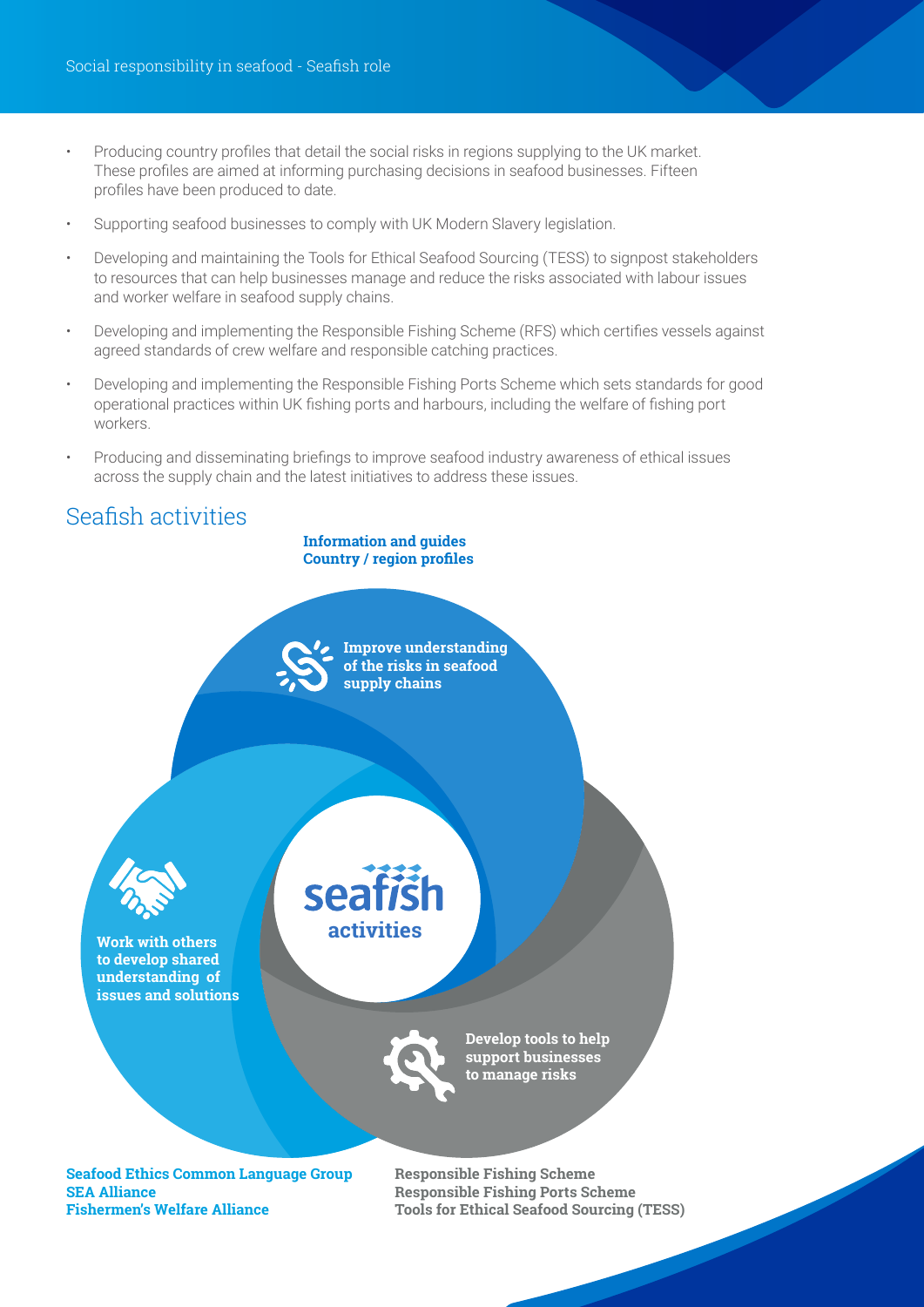# Communicating through the Seafood Ethics Common Language Group

With human rights abuses in the global seafood industry attracting international attention in 2014 there was significant interest from the industry and other stakeholders working in this area to collaborate on a way forward. In response Seafish formed the Seafood Ethics Common Language Group as our prime forum for collaboration.

The Seafood Ethics CLG provides an integrated and interdisciplinary platform to share information, improve understanding and create opportunities for further collaboration on ethical and social issues relating to responsible seafood production. Seafish manages this group to foster open and honest dialogue. The group convenes seafood stakeholders including major supermarket chains, smaller retailers, processors and catching sector representatives throughout the whole supply chain, with government, NGOs, development organisations and charities in a 'safe' environment.

To build on the work of the Seafood Ethics CLG the Seafood Ethics Action Alliance (SEA Alliance) has been established by seafood businesses to provide a platform for industry to agree best practice solutions to address ethical issue in the supply chain and to enable pre-competitive action. Seafish provides the Secretariat for the SEA Alliance.

Seafish also provides Secretariat support to the Fishermen's Welfare Alliance which is an initiative established by the UK catching sector to assist the fishing industry to meet the requirements of the Work in Fishing Convention and the Modern Slavery Act; and to provide a forum for industry to consider and address issues relating to the availability of labour. The FWA includes representatives from across the supply chain.

## www.seafish.org/article/the-seafood-ethics-common-language-group

# Supporting the supply chain

The Seafish approach to promote responsible sourcing across the supply chain is to inform, improve understanding and develop capability within the seafood sector. Seafish is working with the industry to identify where there are risks and how to address them.

# **A shared understanding**

We have produced a series of guides and briefings to help improve knowledge of the issues and how to address them. Guides are aimed at developing a shared understanding and to avoid misinformation across the supply chain. Recent examples include guidance on the legal framework that permits foreign workers to be employed on UK fishing vessels, and the support available to fishers working in UK waters.

### **Risk profiles**

Seafish has recently commissioned a critique of the available risk assessment information sources (such as the Trafficking in Persons Report), and risk assessment schemes and tools (such as the Food Network for Ethical Trade). This work is expected to provide critical insight, in a user-friendly format, on the underlying information that drives these schemes, how the risk metrics are derived, what they measure and the potential limitations. In 2015 Seafish produced a series of profiles covering 15 regions supplying into the UK seafood market. These profiles provided an overview of the key issues in these markets, the potential risks that exist and the factors that should be considered by business when sourcing product from those markets. These profiles will be updated in 2019.

### **Guidance on drafting a Modern Slavery statement**

To help the seafood industry better understand the reporting requirements under the Modern Slavery Act, Seafish produced guidance material on how to draft a Modern Slavery statement and also delivered an interactive workshop to provide direct support to businesses on what these statements should contain.

### www.seafish.org/article/ethics-in-seafood